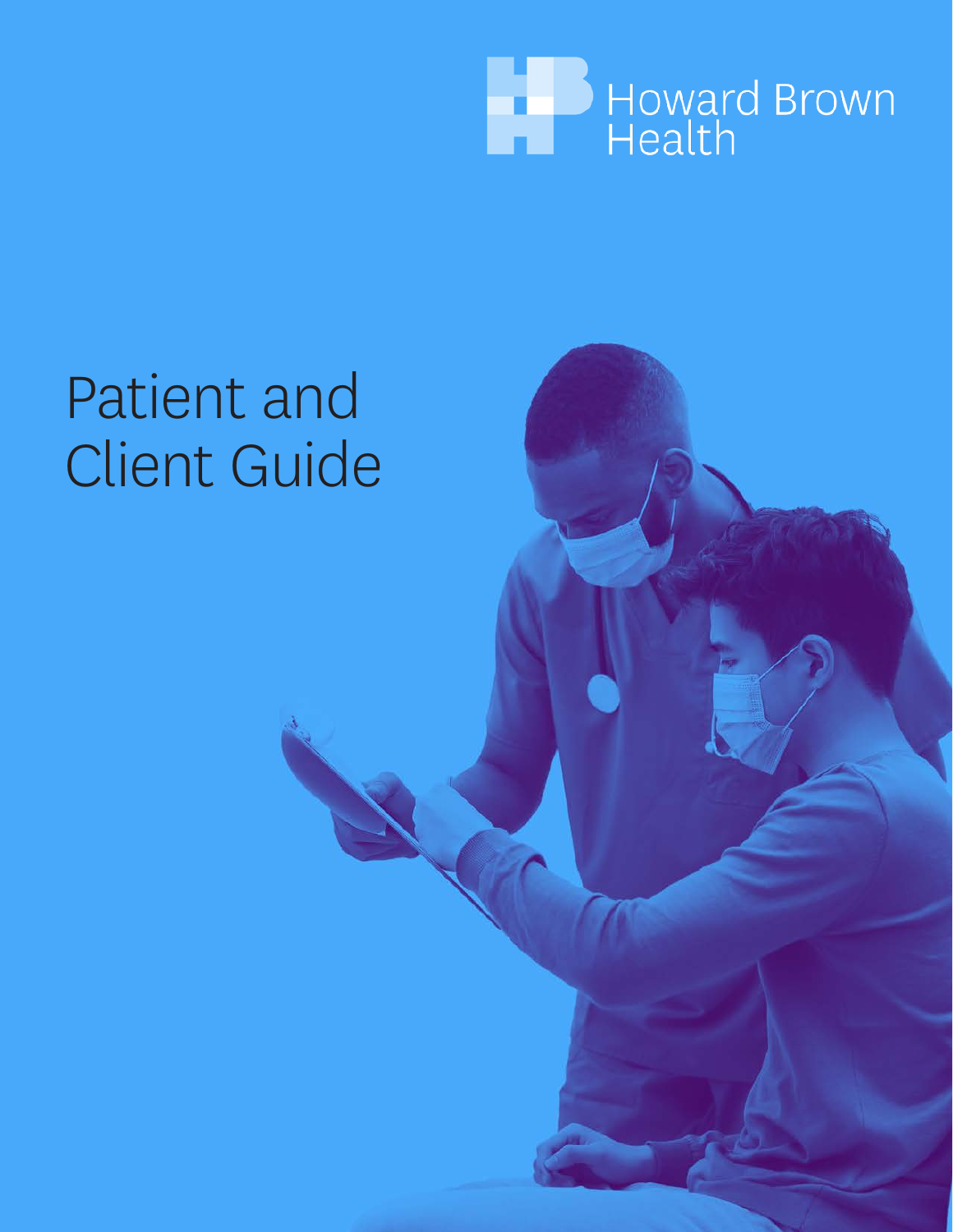**Howard Brown Health was founded in 1974 by volunteers and is now one of the nation's largest lesbian, gay, bisexual, transgender, and queer (LGBTQ+) organizations.** 

#### **mission**

Rooted in LGBTQ+ liberation, Howard Brown Health provides affirming healthcare and mobilizes for social justice. We are agents of change for individual wellbeing and community empowerment.

#### **vision**

Howard Brown Health envisions a future where healthcare and transformative social policies actualize human rights and equity for all.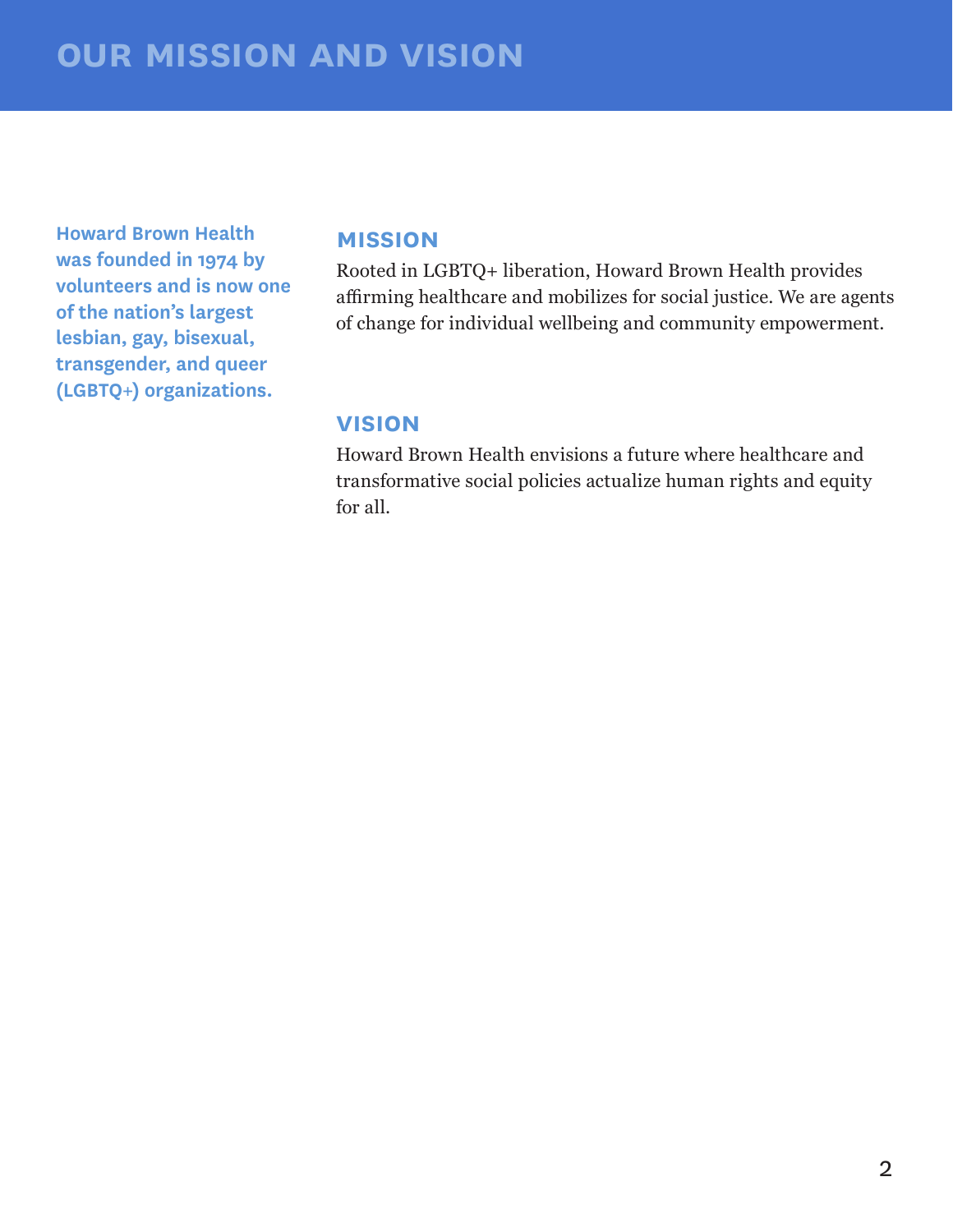#### **Dear Patient or Client,**

Thank you for choosing Howard Brown Health for your care.

This Patient and Client Guide's purpose is to empower you in your health journey. In the following pages you will find descriptions of our services, tips for making informed health decisions, and information about insurance, our sliding scale, and payment.

Your care team is here to help you access primary care, screening and treatment for sexually transmitted infections (STI), substance use recovery, behavioral health services, OB/GYN care, transgender and nonbinary services, pediatric care, and more. We encourage you to visit howardbrown.org to learn more about our locations, health services, and announcements.

Our goal is to provide integrated, patient-centered care at every visit by providing affirming medical care, health education, and responsive services so you can feel your best. If you feel we have not met this goal, please let us know.

We are your partners in health. Please speak to a member of your care team if you have any questions about your care or the contents of this guide.

Map Hwlby

Dr. Magda Houlberg, Chief Clinical Officer

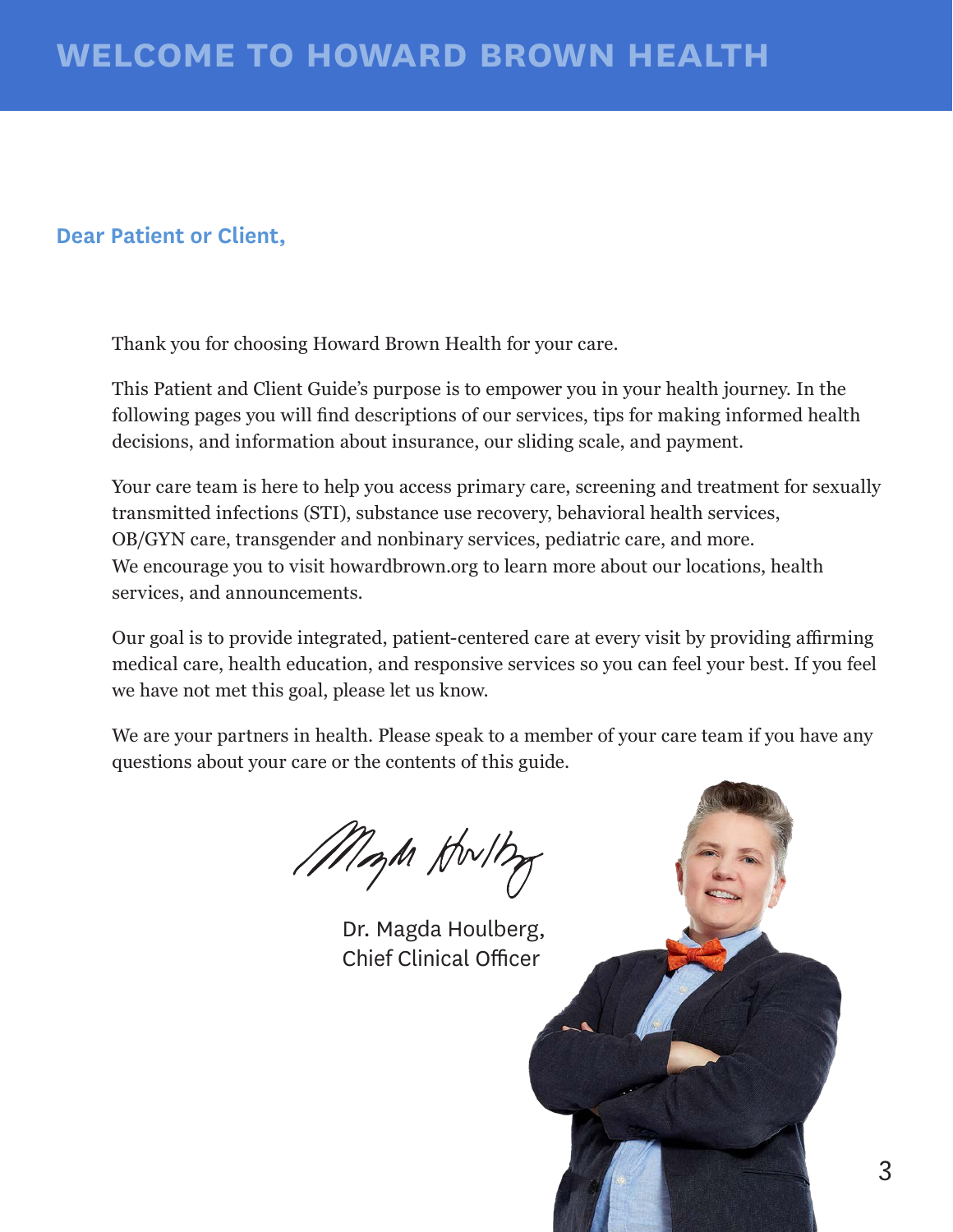# **our services**

## **Howard Brown is your medical home. Our services include:**

## **Physical and Behavioral Health**

- Behavioral health and psychiatry
- Dentistry
- Diabetes care
- HIV screening, prevention, care, and social services
- Hepatitis C screening, immunization, and care
- Pediatric care
- Pre-exposure prophylaxis (PrEP) and postexposure prophylaxis (PEP) navigation
- Primary medical care
- Sexual health education
- STI screening and treatment
- Transgender and nonbinary health
- Travel immunizations
- OB/GYN care including but not limited to pap smears, colposcopies, pregnancy testing, birth control, pregnancy planning
- Anal health services

#### **Supportive Services**

- Aging Services
- Ryan White HIV Case Management
- GED tutoring
- Insurance navigation
- Legal clinic
- Services for survivors of sexual assault
- Social services and support groups
- Violence prevention

#### **Broadway Youth Center**

The Broadway Youth Center (BYC) works to improve the quality of life experienced by youth (12-24) who are LGBTQ+, underserved, and/or experiencing homelessness through the provision of youth-centered integrated healthcare and social services. BYC sees anyone, regardless of ability to pay. No appointments necessary, walk-ins only.

## **We encourage you to visit** *howardbrown.org* **to learn more about our locations, health services, and announcements.**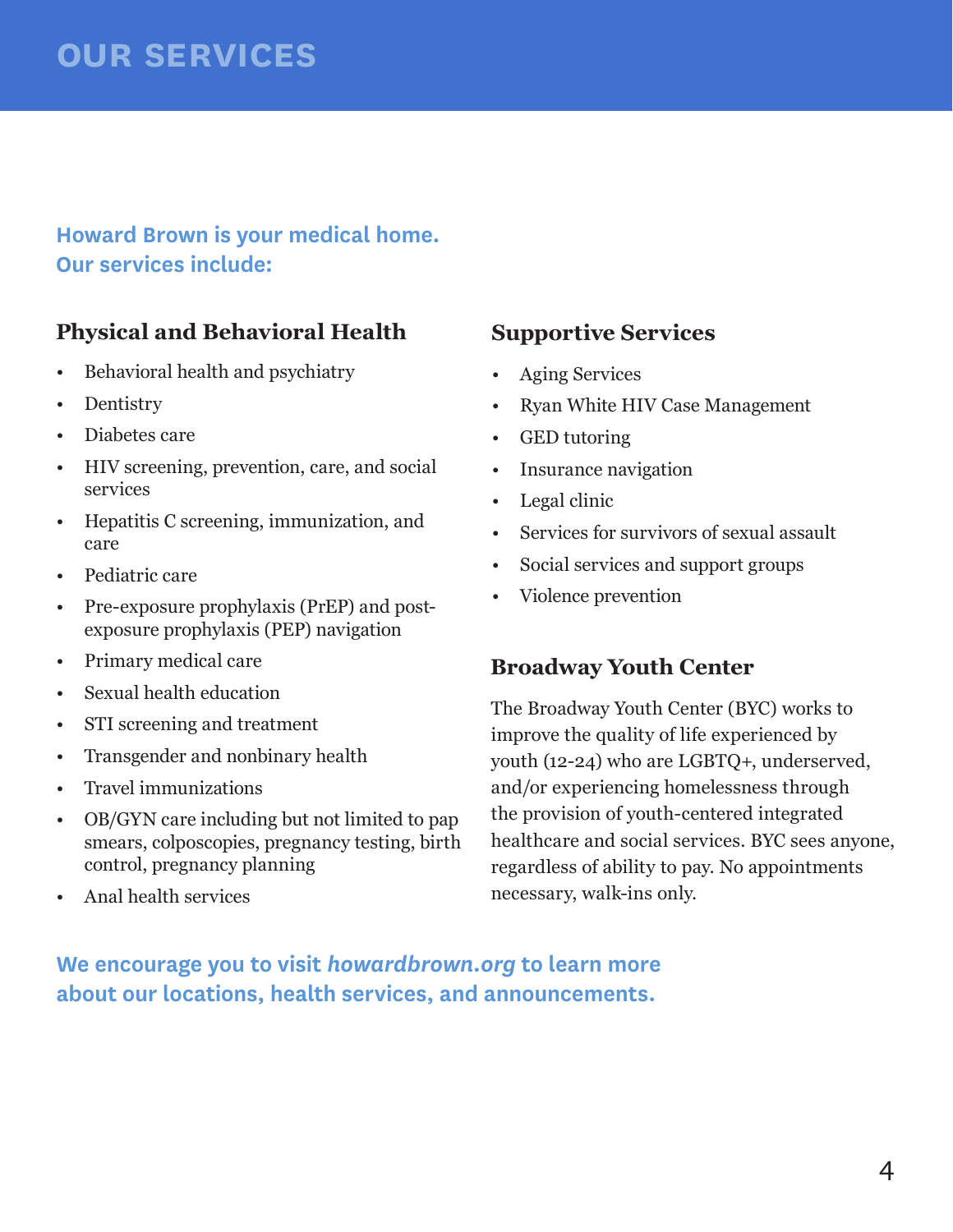# **Primary Care for the Whole You**

**At Howard Brown we provide care that makes you feel respected and valued just as you are.** 

We provide safe, timely, cost effective, equitable, and high quality services throughout the life span. You are at the center of our mission and meeting your comprehensive health and wellness needs is our ultimate goal.

As a patient, you are assigned to a care team that includes a dedicated medical provider, nurse, case manager, behavioral health consultant, health educator, medical assistant, and other healthcare providers. With team-based care, you can rely on a consistent and dedicated team of professionals attending to your overall, long-term health and wellness needs.

Health is more than physical wellness. It also includes emotional and mental wellness. As a Patient Centered Medical Home, Howard Brown strives to meet your overall needs with comprehensive care that includes social services, behavioral health, and a full range of medical services.

Learn more at *howardbrown.org/service/primary-care/*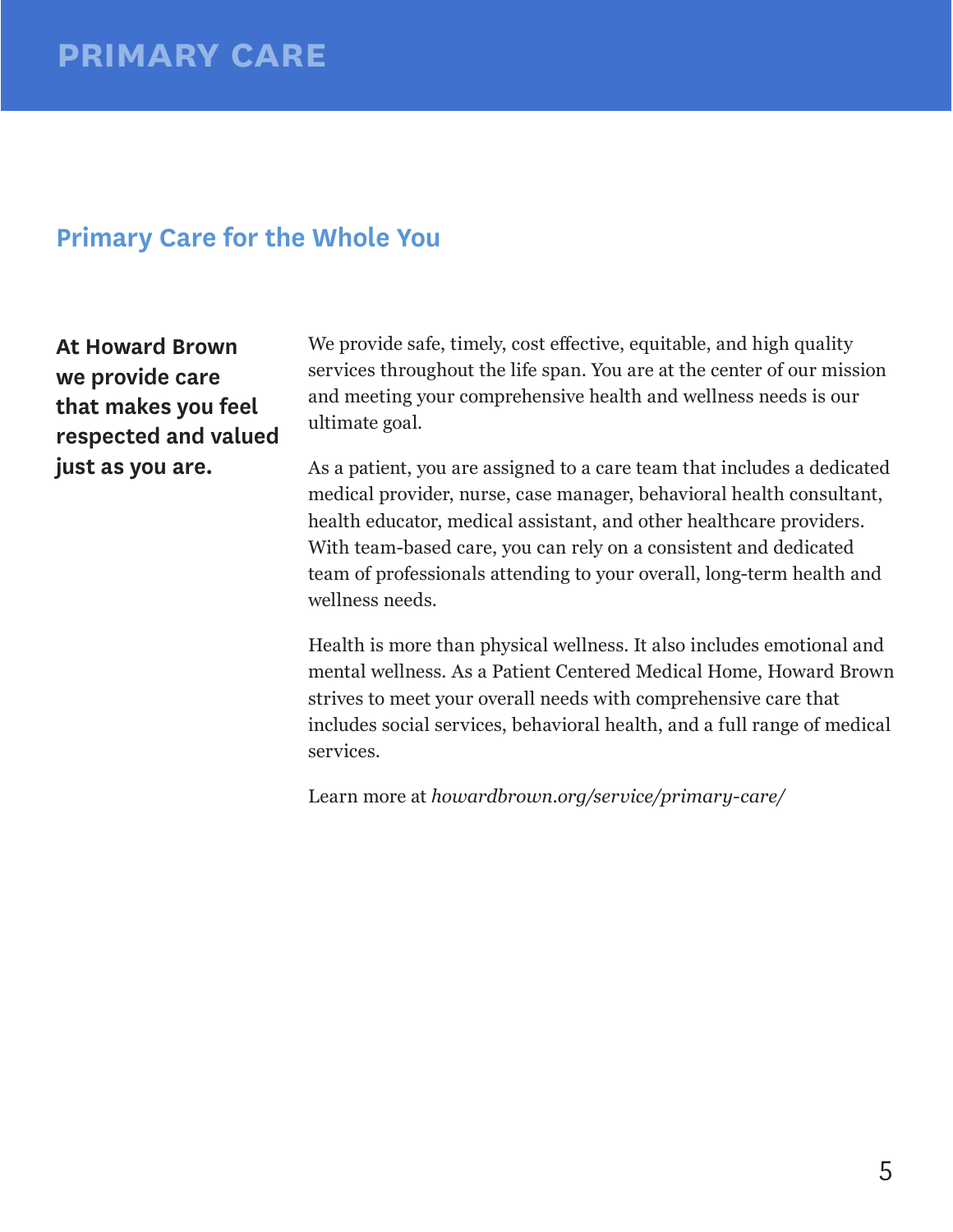# **behavioral health services**

#### **We Meet You Where You Are**

Our therapists are passionate about providing non-judgmental, personalized care. We respect the choices that are right for your life. Our therapists are sex-positive, trauma-informed, and LGBTQ+ affirming.

**Integrated, Whole-person Care**

We believe that both mental and physical health impact the quality of your life. Therapists will collaborate with your medical provider, psychiatrists, or nurses, focusing on your holistic health.

Howard Brown provides mental health services tailored to your needs. Our team of counselors, social workers, and psychologists offer individual, relationship, and group therapies.



#### **Individual Therapy**

You'll work one-on-one with a therapist who understands. Together you'll identify the concerns most important to help you find relief. Work with an individual therapist for up to 24 sessions (about 7-9 months).



#### **Group Therapy**

Our groups offer a safe place to learn how to feel less overwhelmed or controlled by emotions while talking and being with others who may experience similar struggles.



#### **Relationship/Couples Therapy**

Support for those who want to strengthen their relationship, improve communication, or work on things that are getting in the way of being together.





#### **Substance Use Therapy**

Whether you are looking to stop, cut back or get a better understanding of how drugs and alcohol affect your life, we can help.



Psychiatry is available for primary care patients at Howard Brown. Your psychiatrist will work with you on your mental health and offer appropriate medical treatment.

Learn more at howardbrown.org/service/ behavioral-health/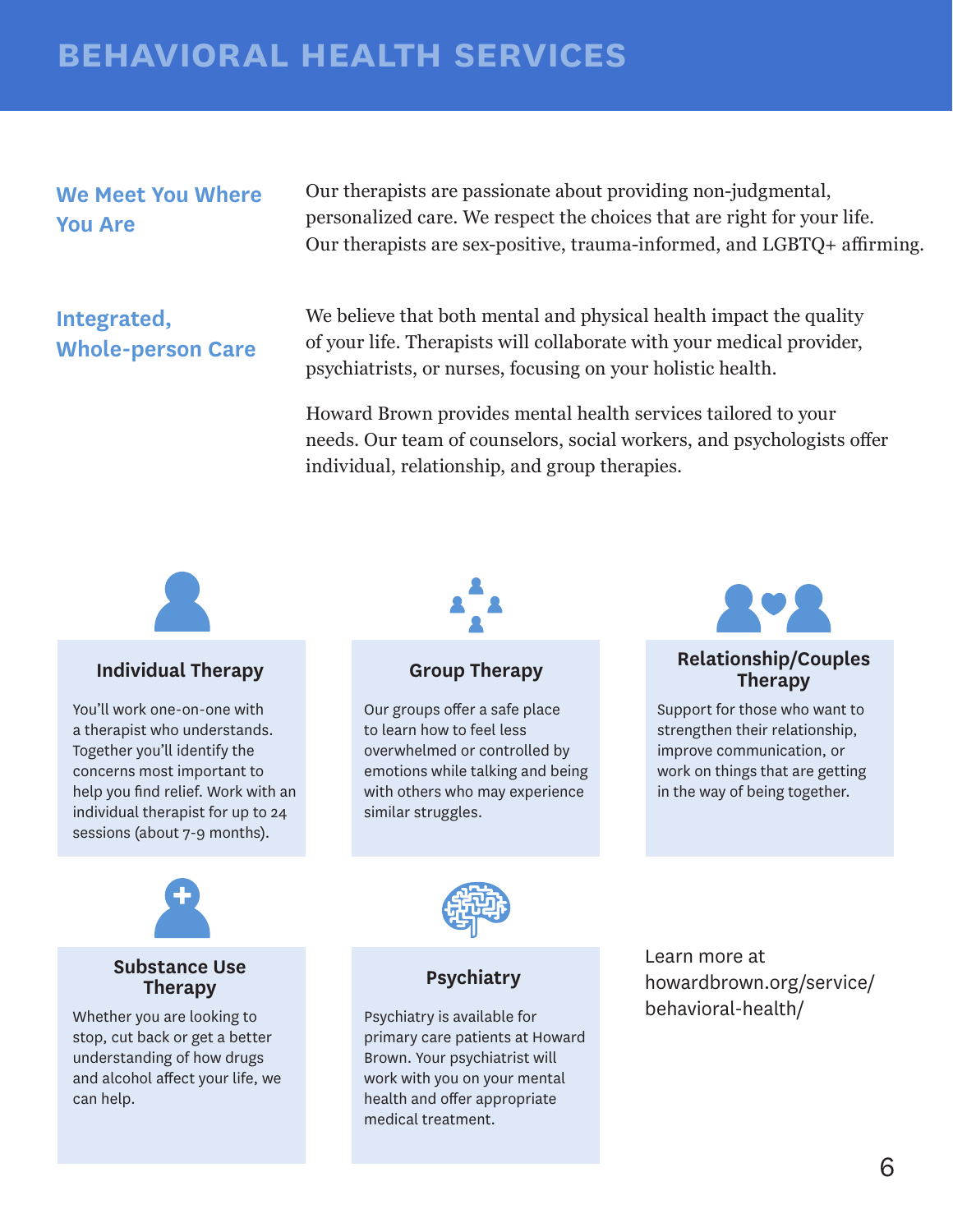# **appointment tips**

#### **What to Expect**

**At Howard Brown, we want you to feel safe and informed during your appointment. Here are some tips for making your appointment as informative and helpful as possible.**

- Decide what questions are most important to ask your provider beforehand.
- Come to the clinic at your provided arrival time.
- Have a list of your current medications or bring them with you.
- Stay focused on why you are there.
- Be honest with your care team.
- Share your point of view.
- Take note of instructions and next steps.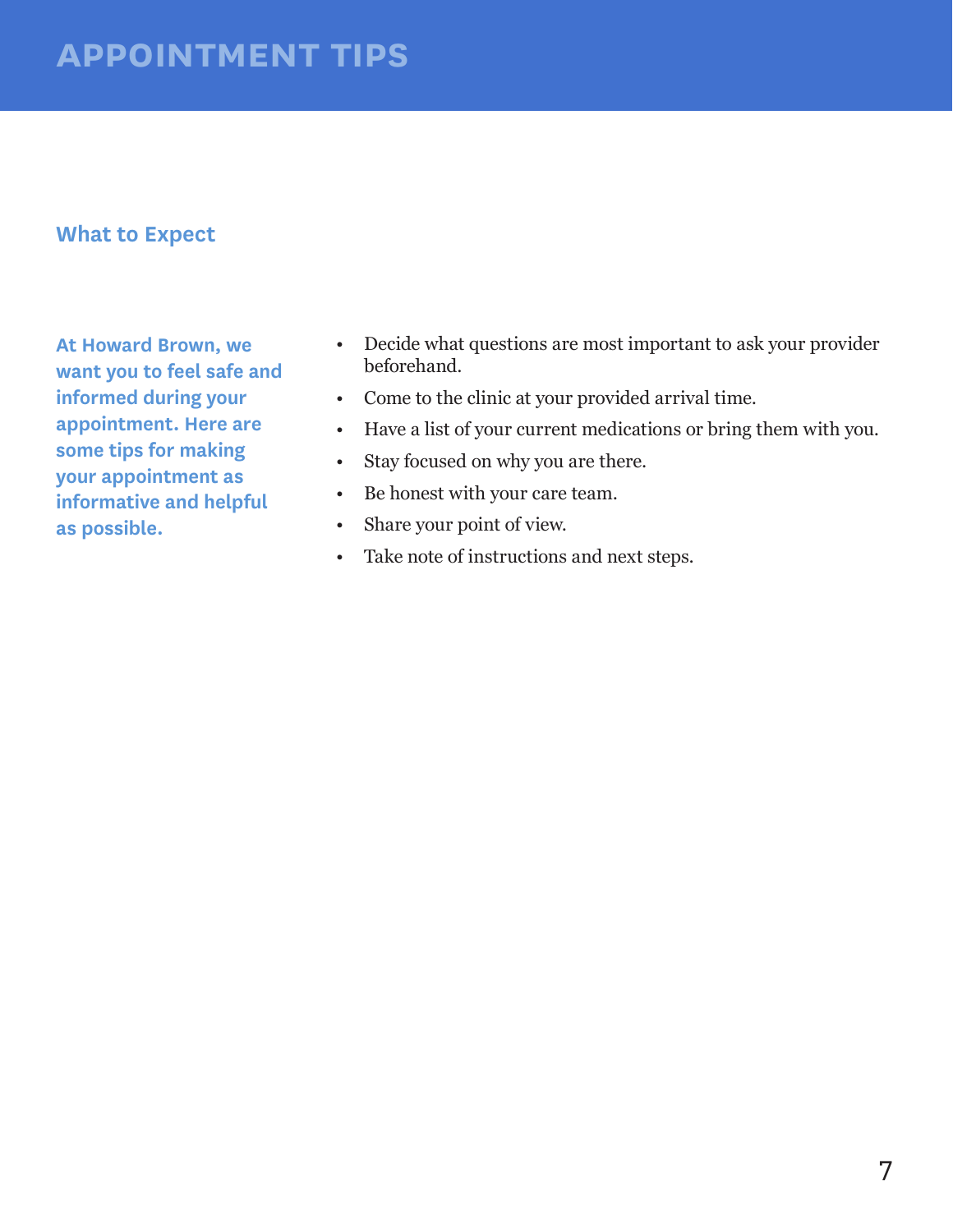#### **What to Expect**

When you arrive at the clinic at the provided arrival time, a Patient Services Representative will check you in, collect your current insurance, if available, and provide you a form for updating your personal information. Afterwards, you will be asked to have a seat until the exam room is ready. Your first appointment will last half an hour to an hour.

Once in the exam room, a Medical Assistant from your care team will take your vital signs and ask some additional medical questions to get your visit started. Afterwards, your primary care provider will see you.

During your visit, your healthcare provider will talk to you about your medical and sexual health history. You will be asked about medications you take and will be offered a routine, opt-out HIV test. If needed, vaccines may be administered or recommended.

If you are in need of medications, health screenings, lab work, a referral, or a follow-up appointment, your provider will provide you with next steps and answer any questions you may have.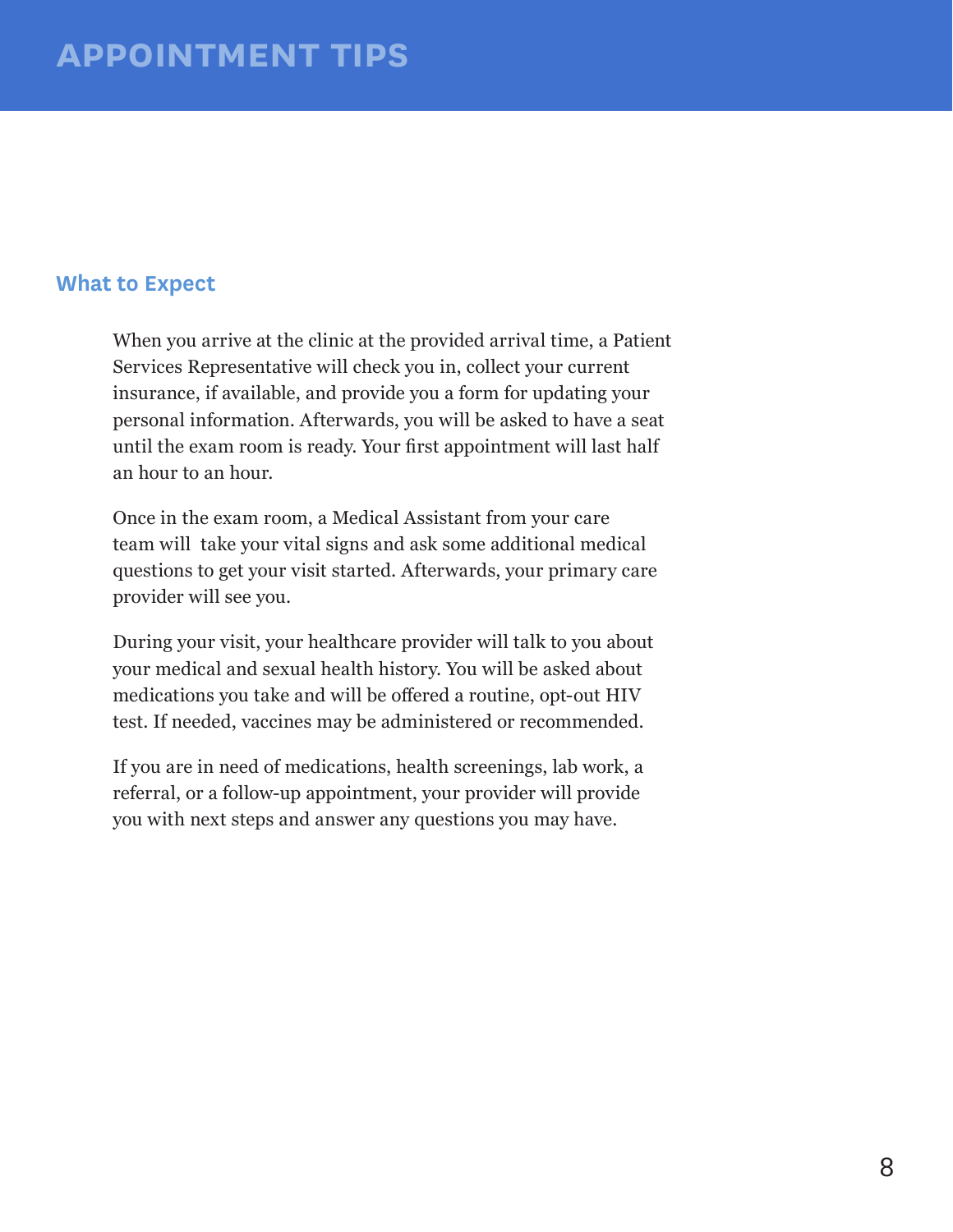# **appointment tips**

#### **Feedback**

**You can provide feedback at:**  *howardbrown.org/provide-feedback-online*

We appreciate you taking the time to share your thoughts and feedback about Howard Brown's services.

Please note that we respond to feedback on an as needed basis. While we review all comments, complaints, and suggestions, any feedback shared through this form may not be responded to directly.

For feedback/concerns involving the Howard Brown Health Patient Portal, please contact our IT department directly via email at *Portal@HowardBrown.org*.

Our IT staff are available to help Monday through Friday from 9 a.m. to 5 p.m.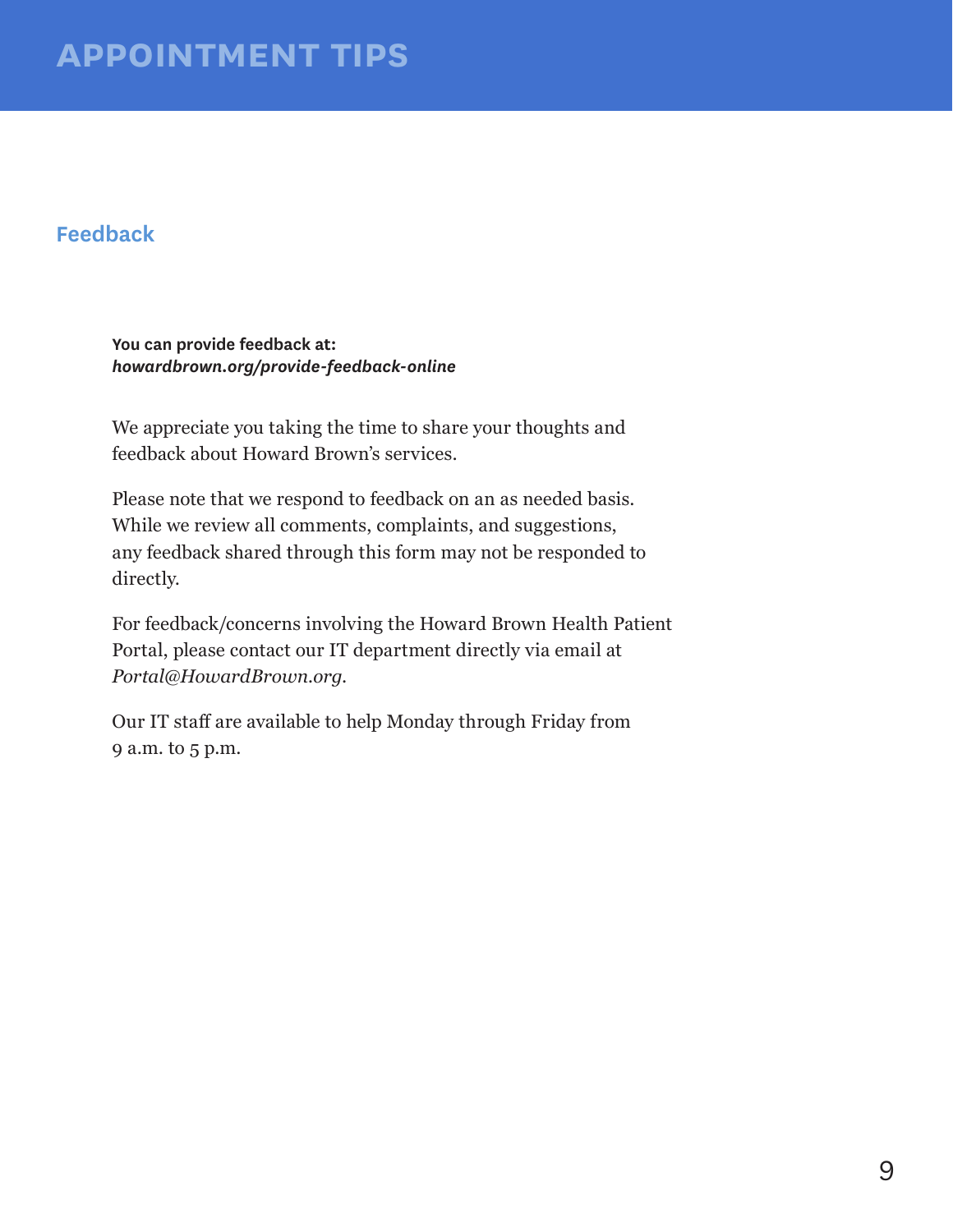#### **Insurance**

Howard Brown Health accepts many private insurance plans in addition to Medicaid and Medicare. For a list of insurances that we accept visit:

*howardbrown.org/patient-resources/ insurance-payments/*

#### **Pharmacy**

Howard Brown has many in-house pharmacies as well as a network of over 30 participating pharmacies across the city. Uninsured Howard Brown patients receive a discount at our network of more than 30 pharmacies and can save up to 70% on most medications. If you're insured, using a pharmacy in our network helps Howard Brown earn revenue to serve other patients who are unable to pay for services.

# **Howard Brown Health Sliding Fee Scale**

Howard Brown sees all patients regardless of their ability to pay. Howard Brown Health offers discounted medical care, psychiatry, dentistry, and mental health counseling to patients who are uninsured and have low income. We also provide discounted mental health counseling for patients with low income who have medical insurance that does not cover mental health counseling. The amount a patient pays is based on the federal income levels. Each year the federal government sets a Federal Poverty Line (FPL) and new income levels that qualify patients for discounted care. The income levels are based on a patient's gross income (how much money you make each year before taxes are taken out).

## **Special Charges for Patients with HIV/AIDS**

The Ryan White Program is a federal grant that helps Howard Brown Health cover some healthcare costs for patients living with HIV/AIDS. Patients living with HIV/AIDS are eligible for the Ryan White Sliding Fee Scale based on their annual gross income. The Ryan White Sliding Fee Scale is almost identical to Howard Brown's Sliding Fee Scale for HIV negative patients. The one exception is that patients with HIV/AIDS at or below 100% of the FPL are not charged for any service they receive at Howard Brown.

Patients with HIV/AIDS cannot be on the Ryan White Sliding Fee Scale if they are eligible for another benefit that would pay for their healthcare at Howard Brown (like Medicaid). Patients must have proof of their HIV/AIDS diagnosis on file at Howard Brown to qualify for the Ryan White Sliding Fee Scale.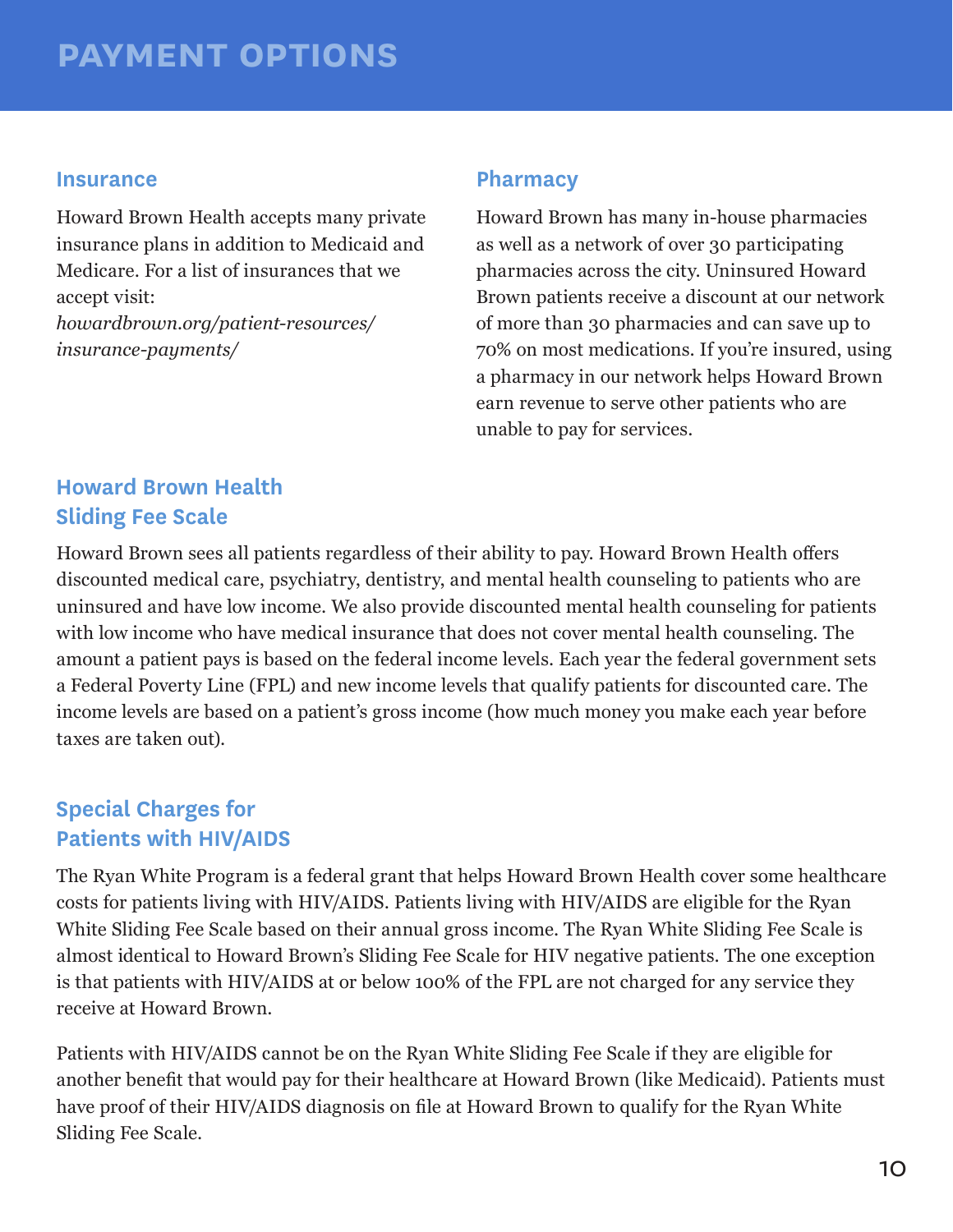#### **Charge Limits for Patients living with HIV/AIDS**

The federal Ryan White HIV/AIDS Program grant does not want people living with HIV/ AIDS to be overwhelmed by healthcare costs. To manage the sometimes high cost of healthcare, the federal government sets a limit on what someone with HIV/AIDS can spend on their healthcare at agencies that accept the Ryan White Ryan White HIV/AIDS Program grant funding. Based on a patient's annual gross income, Howard Brown has set a maximum amount patients can be charged for eligible services in one calendar year (January 1 to December 31). After a patient's charges meet the maximum amount, patients themselves will pay \$0 for eligible services until January 1. If a patient with HIV/AIDS has insurance, Howard Brown will continue to bill a patient's insurance for those services, but patients will not be required to pay their co-pay. Eligible services include medical care, labs, and mental health counseling; walk-in testing services are not included. Bills from outside of Howard Brown can also count towards patients' maximum amounts. Patients who have healthcare bills from other agencies or pharmacies, should bring those bills to Howard Brown. Howard Brown

will not pay those bills, but they will count those costs towards patients' maximum amounts. Patients can submit bills for healthcare outside of Howard Brown to count towards their Ryan White HIV/AIDS Program grant maximum charge per year. Examples include bills for prescriptions, doctor's appointments, mental health counseling, co-pays and hospital costs. Patients will be asked and encouraged to bring in receipts to keep track of their annual expenses. Patients must give Howard Brown copies of bills from other places that they would like included in their maximum amounts or Howard Brown can't count those costs. For example, if a patient had an annual gross income that was 175% of FPL, the patient's maximum charges per year would be equal to 5% of their annual gross income. After the patient had been charged 5% of their annual gross income for healthcare costs (within and outside of Howard Brown), they would pay \$0 until January 1st. Howard Brown would still charge any insurance, but the patient would not be responsible for their co-pay.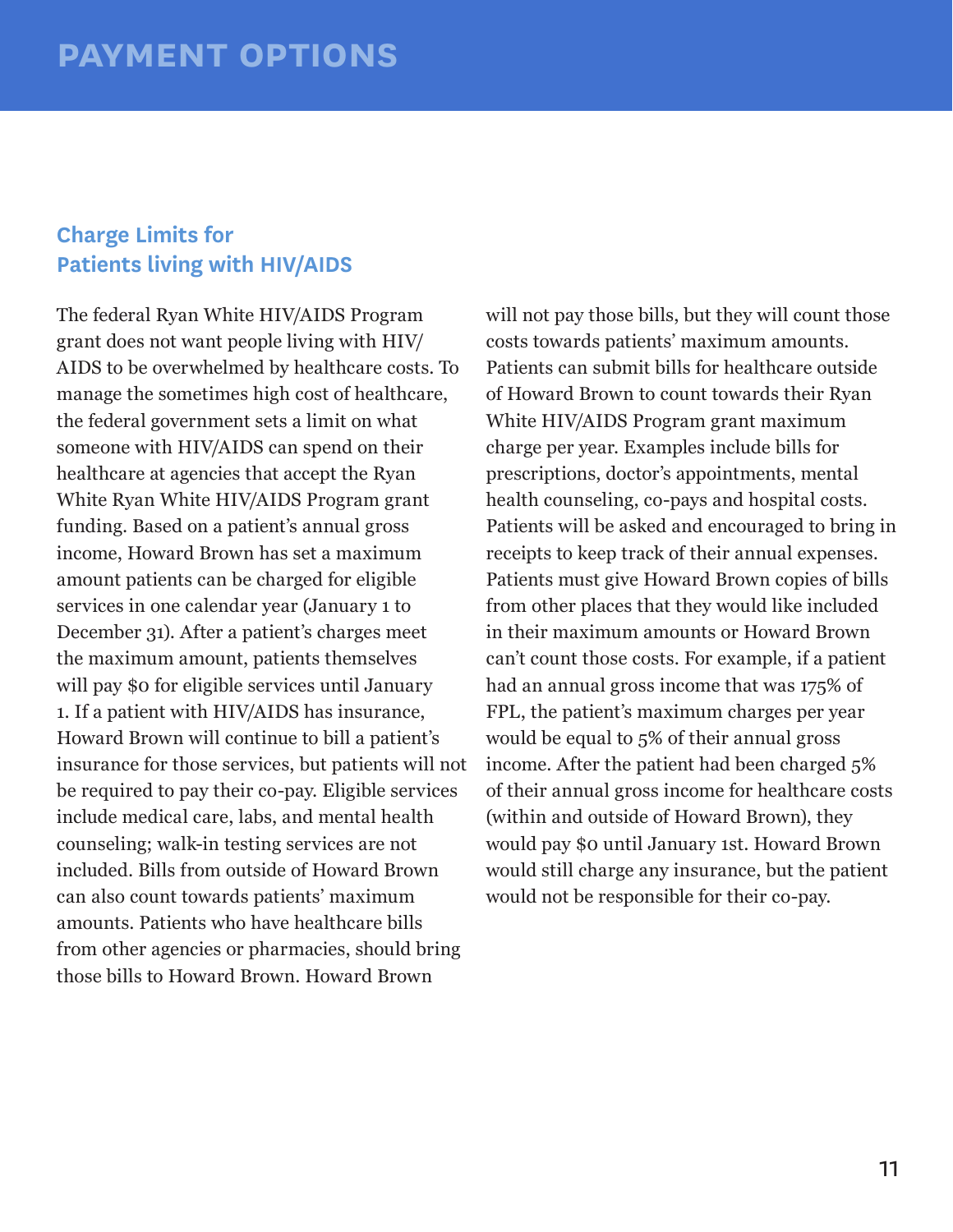### **Referrals**

A referral is a written order from your primary care provider for you to see a specialist for a specific medical service. Without a referral, costs from a visit to a specialist may not be covered by insurance. Different types of insurance, such as HMOs or PPOs, have different rules regarding referrals. To obtain a referral, make sure you bring your current insurance information with you and share this with your provider. If you are unsure whether you need a referral, please consult with your insurance provider.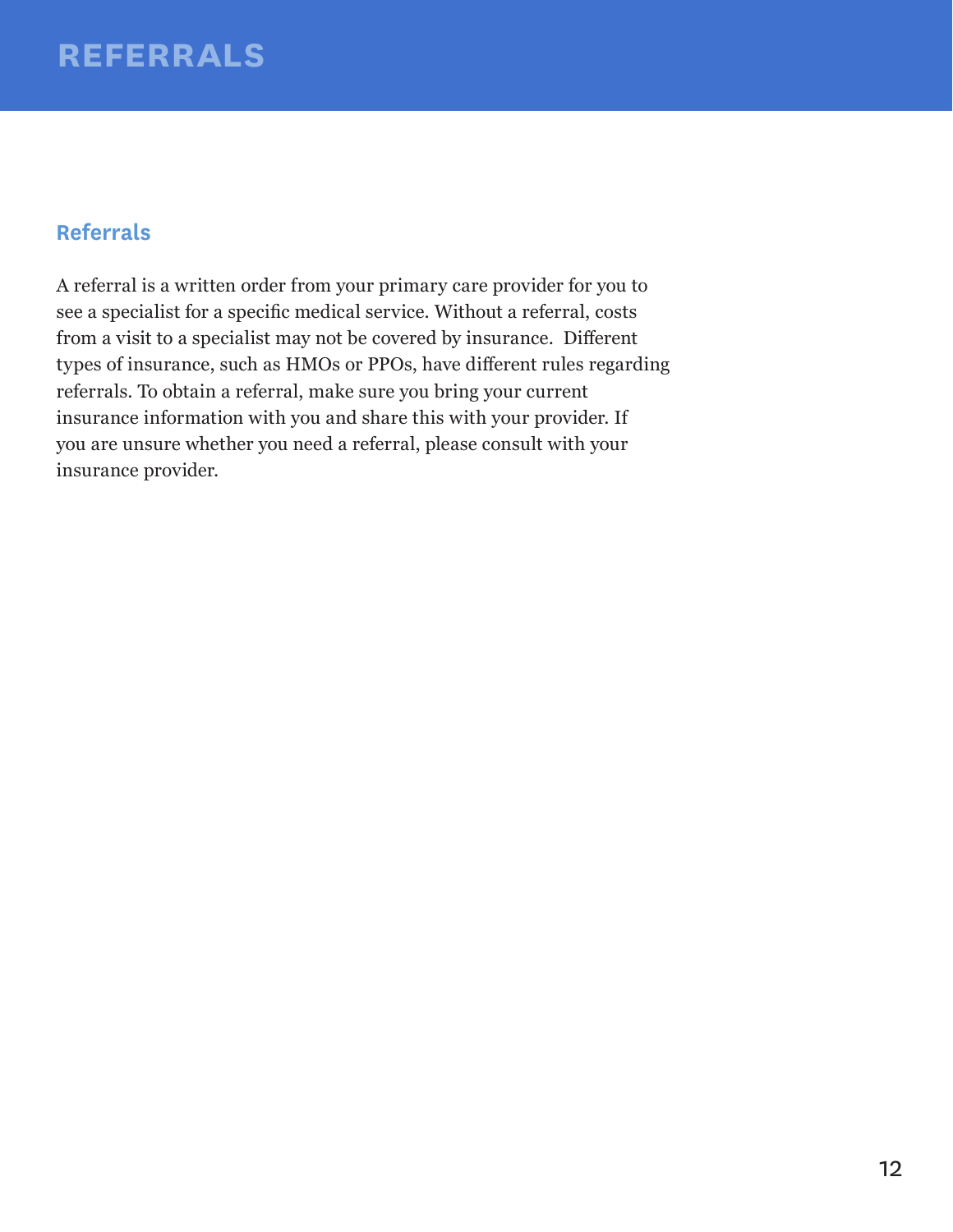# **our divisions**

### **Center for Education, Research and Advocacy**

The Center for Education, Research and Advocacy (ERA) conducts rigorous community-based medical and behavioral research, cultivates responsive healthcare professionals, and advances policies that affirm the lives of LGBTQ+ people and their families.

ERA seeks to transform the world beyond our clinics, making exceptional and affirming LGBTQ+ healthcare accessible everywhere. Through Howard Brown, ERA develops and disseminates community driven, highquality best practices in LGBTQ+ health.

#### **Brown Elephant**

Howard Brown operates three Brown Elephant resale shops, in Chicago's Lakeview and Andersonville neighborhoods and the suburb of Oak Park. Brown Elephant is consistently voted best resale shopping in Chicago. For hours and locations, visit *brownelephant.com.*

*All proceeds benefit LGBTQ+ health and fund care for the uninsured and under-insured at Howard Brown Health.*

#### **Broadway Youth Center**

BYC works to improve the quality of life experienced by youth (12-24) who are LGBTQ+, underserved, and/ or experiencing homelessness through the provision of youth-centered integrated healthcare and social services. BYC sees anyone, regardless of ability to pay.

BYC provides basic needs assistance, resource advocacy, mental wellness supports, and education/vocational services. BYC is a one-stop shop for Chicago youth to meet as many of their needs as possible.



A DIVISION OF HOWARD BROWN HEALTH



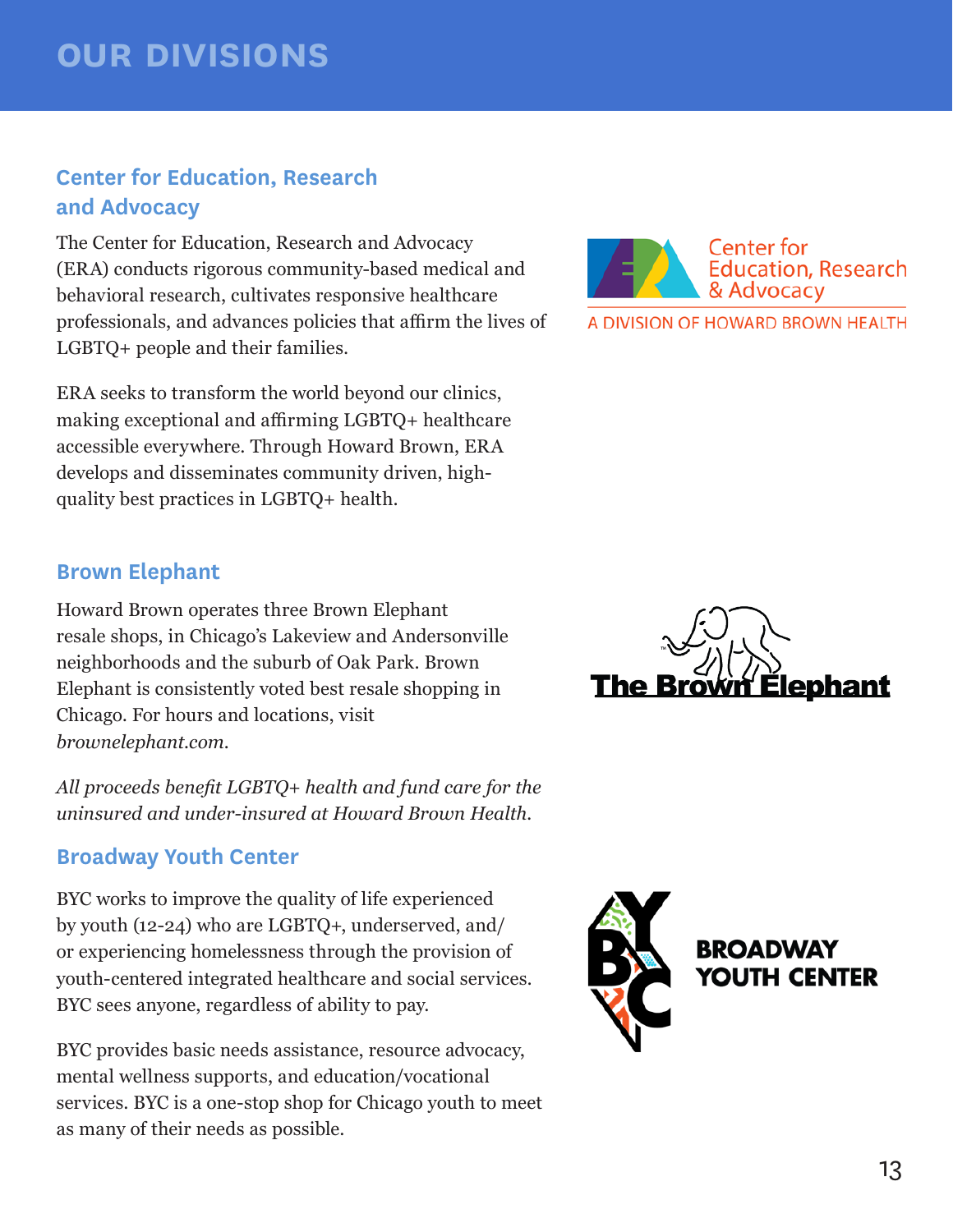#### **Frequently Asked Questions**

#### **What do my race, ethnicity, language, sex assigned at birth, and current gender identity have to do with my health?**

Howard Brown Health understands that categories for race/ethnicity, sexual orientation, sex assigned at birth, and current gender identity do not adequately capture our individual identities. At the same time, differences in access to things such as transportation, health insurance, quality of culturally competent services, and other factors impact our patients' health. Together, we can work to reduce these differences in individual patients and community health. By collecting demographic and identity information, we can advocate for additional resources and make sure everyone receives high quality healthcare. As a community health center, we are also obligated by our funders to collect certain information (such as race, language, and current gender identity) about our patients.

#### **How will Howard Brown Health use this information?**

Information you give us about your race, ethnicity, language, sex assigned at birth and current gender identity will help us provide better services and programs to everyone. For example, with this information, we provide health information in the languages spoken by our patients and offer culturally competent programs that reflect the diversity of our patient population.

#### **Who will see my information?**

Your information is kept private and confidential and is protected by law (Health Insurance Portability and Accountability Act HIPAA 1996). The only people who will see your information are members of your healthcare team and others who are authorized to see your medical record.